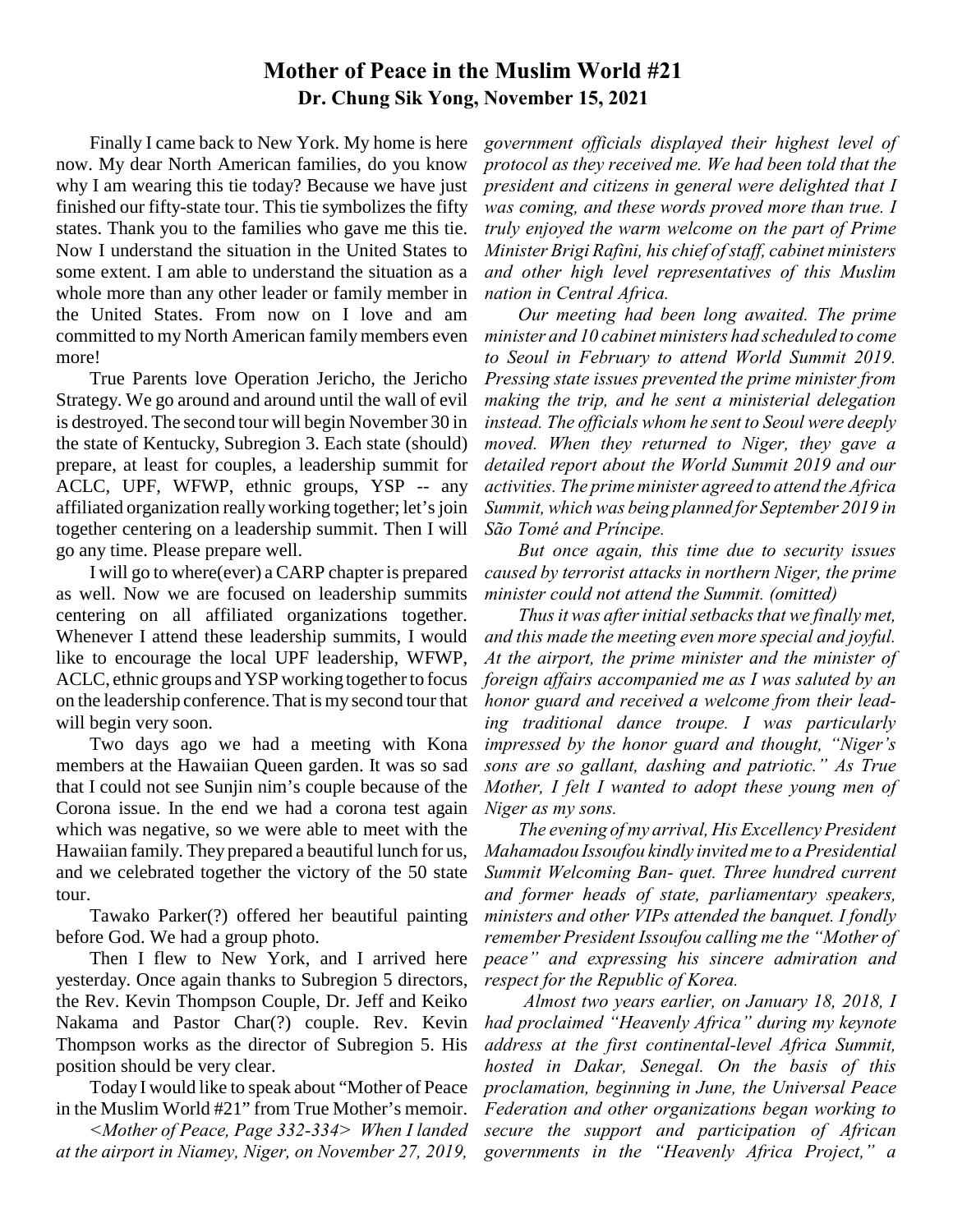*package of 10 projects aimed at promoting peace and development that includes the True Family Blessing Movement. At times, it took as many as 10 days for our delegates to meet with a head of state. As it wasn't unusual for meetings to be rescheduled, our delegation would skip meals and be on standby for many hours to ensure the meetings would take place.* 

*On the foundation of such sincere investments of time and energy, 10 nations signed memorandums of understanding and agreements to participate in our Heavenly Africa Project. Niger, of course, was one of them.*

Next let's study ….

### **True Mother's Speech at 2019 African Continental Summit in Niger (Palace of Congress, Niamey, Niger, November 28, 2019)**

*I understand that several chiefs are attending this conference. If you go back down your family line as chiefs, you will find out that we all have one parent. Living as fallen humanity, not attending Heavenly Parent in our lives, has resulted in the formation of national boundaries and many barriers that prevent us from becoming one.* 

*However, the time has changed. It has been seven years since new history commenced from God's only begotten daughter, the True Mother… Seven Cheon Il Guk years. If all people worldwide become Cheon Il Guk citizens who attend Heavenly Parent, all the problems that we worry about will be solved. I particularly know the hard work of Prophet Mohammed of Islam. That is why I have many sons from among top Muslim leaders.* 

*This movement is a movement that truly attends Heavenly Parent. It is a movement that seeks to bring about Heavenly Parent's dream and humanity's hope of One Big Family under God. From such a perspective, the President of Niger is a wise president. I am confident that many great leaders who truly love peace and their people, will emerge from the continent of Africa. We may see out there in the world, some children trying to maintain some distance with their fathers, but they are one body with their mothers.* 

*Therefore, please remember that the way to receiving eternal blessings from Heavenly Parent is by having your nations or all of you here today become one with God's only begotten daughter, who is the mother of the universe. I sincerely pray for the eternal development of Niger and the rest of Africa. Thank you.*

Wow! True Mother is really the mother of all mankind. She is really God's only begotten daughter. She embraces any religion, all religions leaders. It does not matter if you are Islamic leaders, Jewish leaders,

Christian leaders because she is the mother of all mankind. I am really grateful to Mother's leadership that can embrace and love any category of people. It does not matter what their religion or nationality are. Really Mother is the mother of all mankind.

## **Living Divine Principle : Introduction 6 - Need for a New Truth**

 $\blacklozenge$  Religion and science, setting out with the missions of dispelling the two aspects of human ignorance, have seemed in the course of their development to take positions that were contradictory and irreconcilable.

 $\blacklozenge$  However, for humankind to completely overcome the two aspects of ignorance and fully realize the goodness which the original mind desires, at some point in history, there must emerge a new truth which can reconcile religion and science and resolve their problems in an integrated undertaking.

 $\blacklozenge$  It may be displeasing to religious believers, especially to Christians, to learn that a new expression of truth must appear. They believe that the scriptures they have are already perfect and flawless..

 $\blacklozenge$  Certainly, truth itself is unique, eternal, immutable and absolute. Scriptures, however, are not the truth itself, but are textbooks teaching the truth.

 $\blacklozenge$  They were given at various times in history as humankind developed both spiritually and intellectually. The depth and extent of teaching and the method of expressing the truth naturally varied according to each age.

#### **"The Depth and Extent of Teaching and the Method of Expressing the Truth Naturally Varied According to Each Age"**

#### **Unique, Eternal, Immutable and Absolute**

1. According to each age…God reveals His Word and truth

a. Are you living in the era before the coming of heaven?

b. Are you living in the era after the coming of heaven?

c. Are you living in the era of CIG?

Where are we now?

d. The age of Cheon Il Guk is the age of noon settlement and the age of direct dominion of God.

We need to know where we are now and where we are going. We need to focus on which era we are living in now. This is very important. Many people do not know what the era of Cheonil Guk is, what the Era After the Coming of Heaven is. We need to know our current address, "Where I am now."

2. According to the stage …God reveals His Word and truth

a. According to the standard of each individual's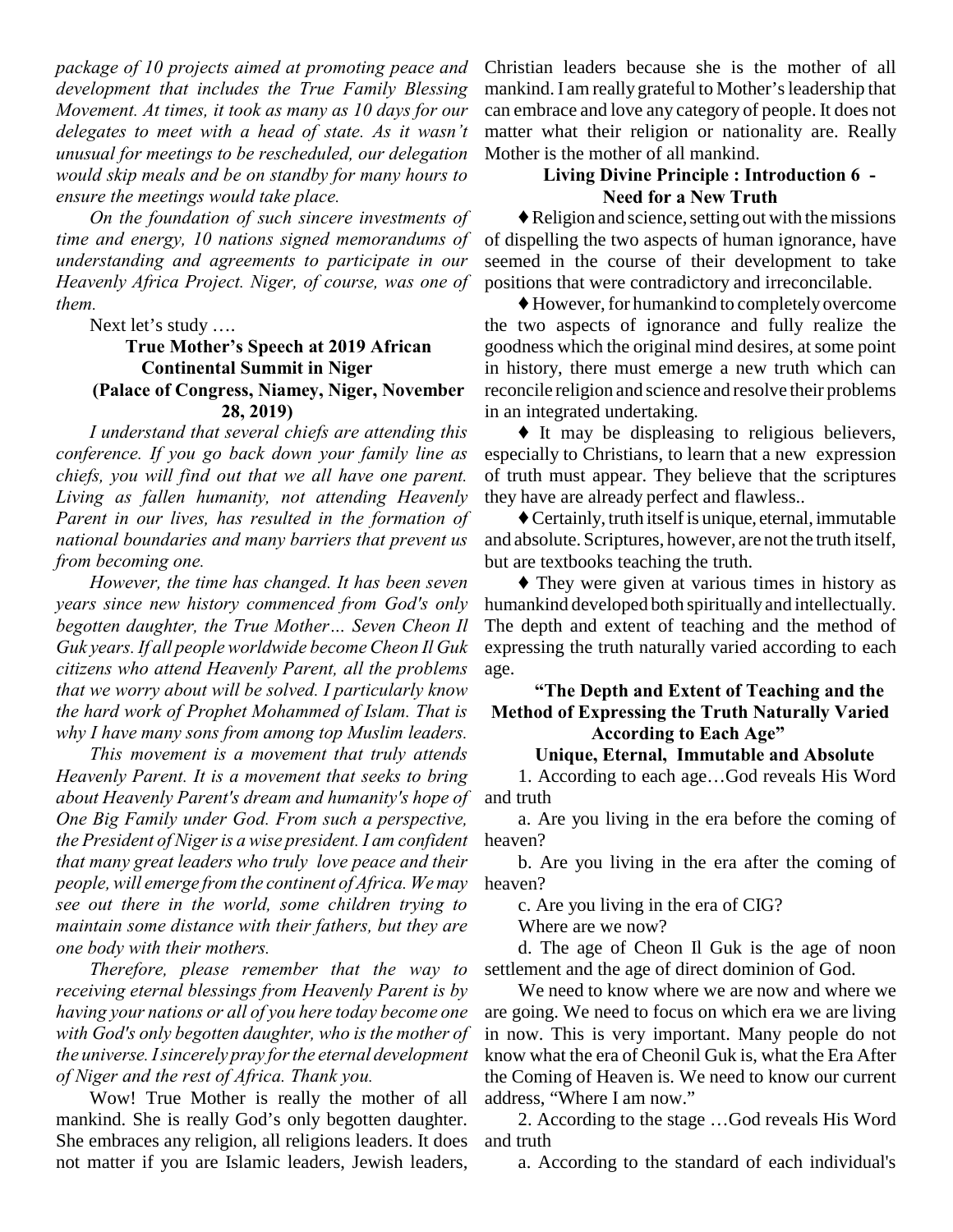spirit and the degree of growth, God has different directly express the circumstances and wishes of their contents and depth of revelation.

b. If the standard of my heart is the level of a servant, God cannot express His heart.

c. Therefore, we must start from the servant stage, grow to the adoptive stage, and go up to the stage of children of filial piety, where God can expect us.

d. God is looking for people with a high level of heart.

If you upgrade the level of your heart gradually more and more, then when you enter the completion stage beyond the top of the growth stage and your level of heart is very high, God directly reveals his word, his truth and his secrets (to you). He no longer uses a symbolic, external way.

3. According to spirit and intellect…God reveals His Word and truth

4. According to Jeongseong and prayer…God reveals His Word and truth

One who invests in jeongseong more and more when his degree of jeongseong reaches a certain level, then God has no choice but to reveal his secrets (to him). That is why jeongseong is very important. We need to invest in our jeongseong until God is really moved by our jeongseong. Then he will have no choice but to reveal his secrets and his situation. Jeongseong is one of the best ways to reach Father's heart.

 $\blacklozenge$  Jesus indicated that God would someday reveal a new truth: "I have said this to you in figures; the hour is coming when I shall no longer speak to in figures but tell you plainly of the Father."

This bible verse is very familiar to us.

*1. John 16:25 "Though I have been speaking figuratively, a time is coming when I will no longer use this kind of language but will tell you plainly about my Father.* 

 What does this mean? When the time is right, God's wishes and circumstances and his sorrowful heart will be revealed. In the end Jesus died without saying a single word about God's heart because the time had not yet come. This eventually became Jesus' regret and sorrow. Maybe he knew internally, but he could not express God's real situation and God's reality.

*2. John 16:12-13 "I have much more to say to you, more than you can now bear. But when he, the Spirit of truth, comes, he will guide you into all truth. He will not speak on his own; he will speak only what he hears, and he will tell you what is yet to come.* 

What God is saying in parables and symbols is that the time has not yet come. However, when children grow up, parents can express their wishes directly to their children. If the children are not mature, they cannot parents.

3. *Rev. 10:11 Then I was told, "You must prophesy again about many peoples, nations, languages and kings."* 

The Bible said Jesus said that new wine must be put into new wineskins, and the times have changed. It tells us that a new mindset is needed to accept the new truth.

4. *John 3:12 I have spoken to you of earthly things and you do not believe; how then will you believe if I speak of heavenly things?*

Although Jesus had many things to say, he suffered a lot because he could not become a standard for preaching the new word. True Father wanted to speak about Absolute Sex in the Divine Principle in the beginning, but because of the time and because the standard was not established, he had to wait until the time finally came. True Mother also said that she wanted to reveal that she was the only begotten daughter from an early age, but in the end she could not reveal the truth and secret of history until the time came. Even though God wants to do something, if the foundation is not ready, the environment is not ready, then he cannot do anything. Each human being (lacks?) preparation and attitude and (needs to) upgrade our level of heart. This is God's situation. That is our reality.

Mission of the New Truth

- > Overcoming the two types of ignorance
- > Overcoming the contradiction
- The reality
- The of heart of joy at the time of creation
- The heart of striving to save

 $\blacklozenge$  It will enable all people to overcome the two types of ignorance, internal and external, and fully comprehend the two types of knowledge

 $\blacklozenge$  Next, the new truth should lead fallen people to block the ways of the evil mind and to pursue the goals of the original mind, enabling them to attain goodness. It should empower religious people to overcome the contradiction which they face in their struggle to live according to the Way.

 $\blacklozenge$  The new expression of truth should be able to reveal the reality of God and the Heart of God: His heart of joy at the time of creation; the broken heart He felt when humankind, His children whom He could not abandon, rebelled against Him; and His heart of striving to save them throughout the long course of history.

 $\blacklozenge$  In order for God's providence of salvation to be completely fulfilled, this new truth should first elevate the idealism of the democratic world to a new level, then use it to assimilate materialism, and finally bring humanity into a new world.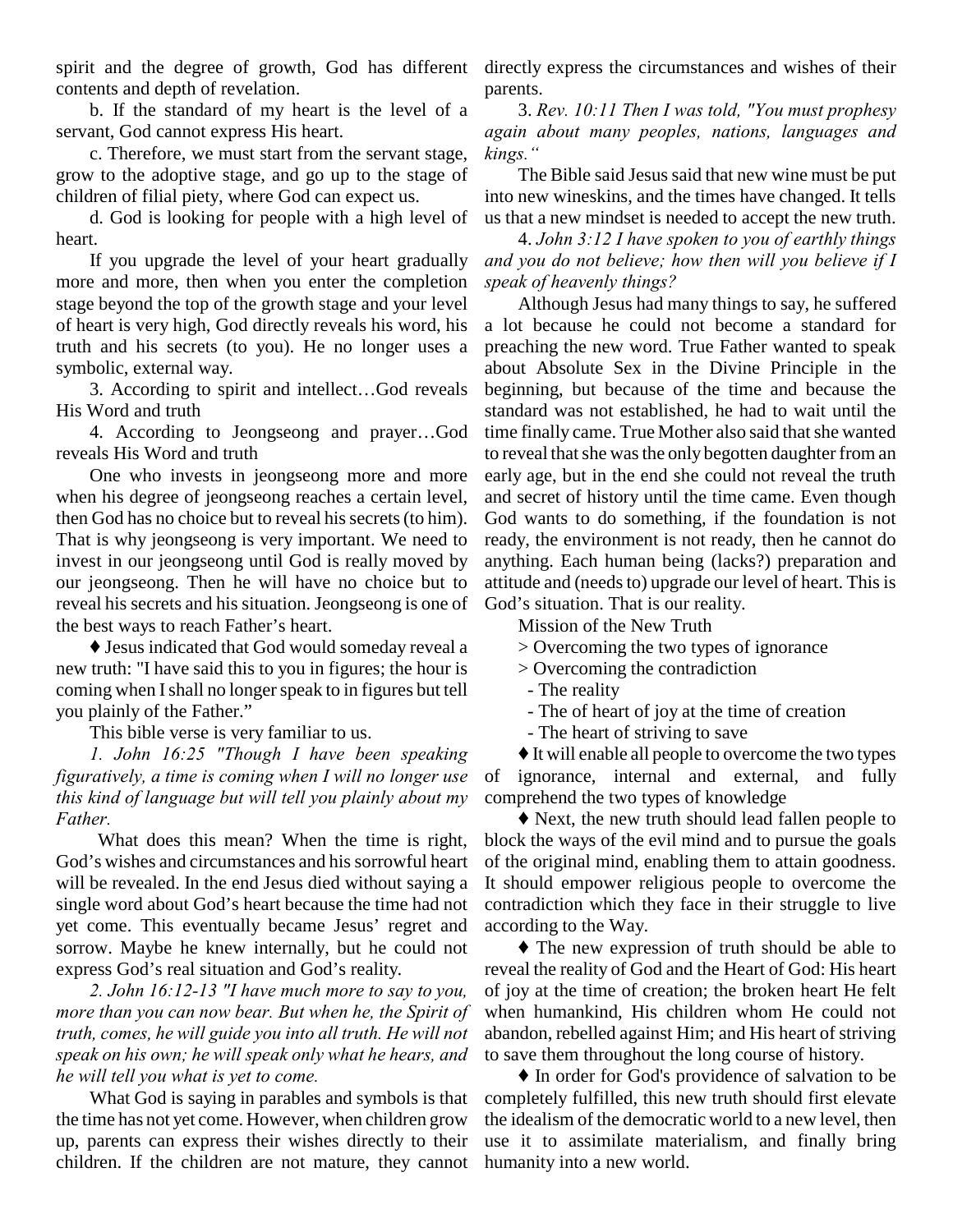$\blacklozenge$  This truth must be able to embrace all historical religions, ideologies and philosophies and bring complete unity among them.

 $\blacklozenge$  Unity starts with the unity of mind and body and the unity of husband and wife

 $\blacklozenge$  Since the purpose of truth is to realize goodness, and since God is the origin of goodness, God will be the center of the world founded upon this truth. Everyone will adore and serve God as their Parent and live in harmony with each other in brotherly love.

 $\blacklozenge$  The ultimate purpose of God's work of salvation is to establish the kingdom of Heaven on earth.

 $\triangle$  The new truth should guide fallen human beings to return to their original state. To do this, it must reveal the purpose for which God created humankind and the universe, and teach about the process of their restoration and its ultimate goal.

 $\blacklozenge$  Did human beings fall by eating a fruit called the fruit of the tree of the knowledge of good and evil, as is written literally in the Bible?

Ë Why did the God of perfection and beauty create human beings with the potential to fall? Why did the omniscient and omnipotent God not prevent their fall, even though He was aware that they were falling? Why did God not save sinful humankind in an instant with His almighty power?

Ë If human history is God's providence to restore the world wherein His purpose of creation is fulfilled, it must be that God, the Master of all laws, has led the long providence of restoration according to an orderly plan.

 $\blacklozenge$  It is our most urgent task to comprehend how the sinful history of humanity began, what formulas and laws have governed the course of the providence, how history will be consummated and, finally, into what kind of world humanity will enter.

 $\blacklozenge$  When the answers are made clear, it will not be possible to deny the existence of God, the Ruler who plans and guides history. We will recognize in every historical event traces of the Heart of God as He has struggled to save fallen human beings.

 $\blacklozenge$  The new truth should be able to elucidate many difficult issues in Christianity. They have carried out many theological debates about the difficult mysteries surrounding the Holy Trinity.

Ë Furthermore, it should show why God's salvation of humanity was possible only through shedding the blood of His only begotten Son on the cross. What is the extent of redemption by the cross?

 $\triangle$  Also, why must Jesus come again? When, where and how will His return take place? How will fallen people be resurrected at His coming? What is the meaning of the biblical prophecies that heaven and earth

will be destroyed by fire and other calamities?

 $\blacklozenge$  The new truth should explain these puzzles, not in esoteric language but, as Jesus promised, in plain language that everyone can understand.

Ë Divergent interpretations of such symbolic and metaphorical Bible verses have inevitably led to the division of Christianity into denominations. Only with the aid of the new truth, with its clear explanations, can we bring about Christian unity.

Based on this EDP content, let's study True Father's word. This is very important truth.

## **The New Word of Truth is a Record in the Treasure Trove**

*<303-59> "You should realize that I, who discovered even the world of God's heart, am not a fraud. None of the things you hear from me can be found in any place in this world. My teachings cannot be found in any library book either here on earth or in the spirit world. It is the first time, the very first occasion that these truths have been known! These are the new words of truth. They cannot be found anywhere else on earth or in the spirit world. They were locked away in the treasure storehouse and could not be taken out before, by God or any person in the spirit world or on earth."* 

True Father said, "You should realize that I, who discovered even the world of God's heart, am not a fraud." This means he was not a liar. Many people know about the existence of God, but no one so far has revealed what kind of wishes, what kind of heart, what kind of circumstances he has. This is True Father's great discovery.

The thing that I am most thankful to True Parents for is that they told me who God is. I did not know that God has wishes and dreams. And I really did not know that God has a nail in his heart because of the fall of man. From that point of view True Parents are truly my great parents and teachers and owners. Wow! Without True Parents how could I have known God's existence? But if True Father had not taught me, I would not have known that God is a God of sorrow. If True Parents had not taught me, I would not have known that God has a dream, God has wishes. I thought he was almighty God and could do anything he wanted. That is why I thought he did not have any wishes because he is almighty God.

But True Parents taught us what God's portion of responsibility is and what the human portion of responsibility is. We are the ones who have to accomplish God's will, not God alone. Wow! Divine Principle is really amazing. The most inspiring thing, the thing I am most grateful for, is that True Parents taught me God's reality: He is a God of sorrow. How much he sheds tears for me! I came to understand the reality of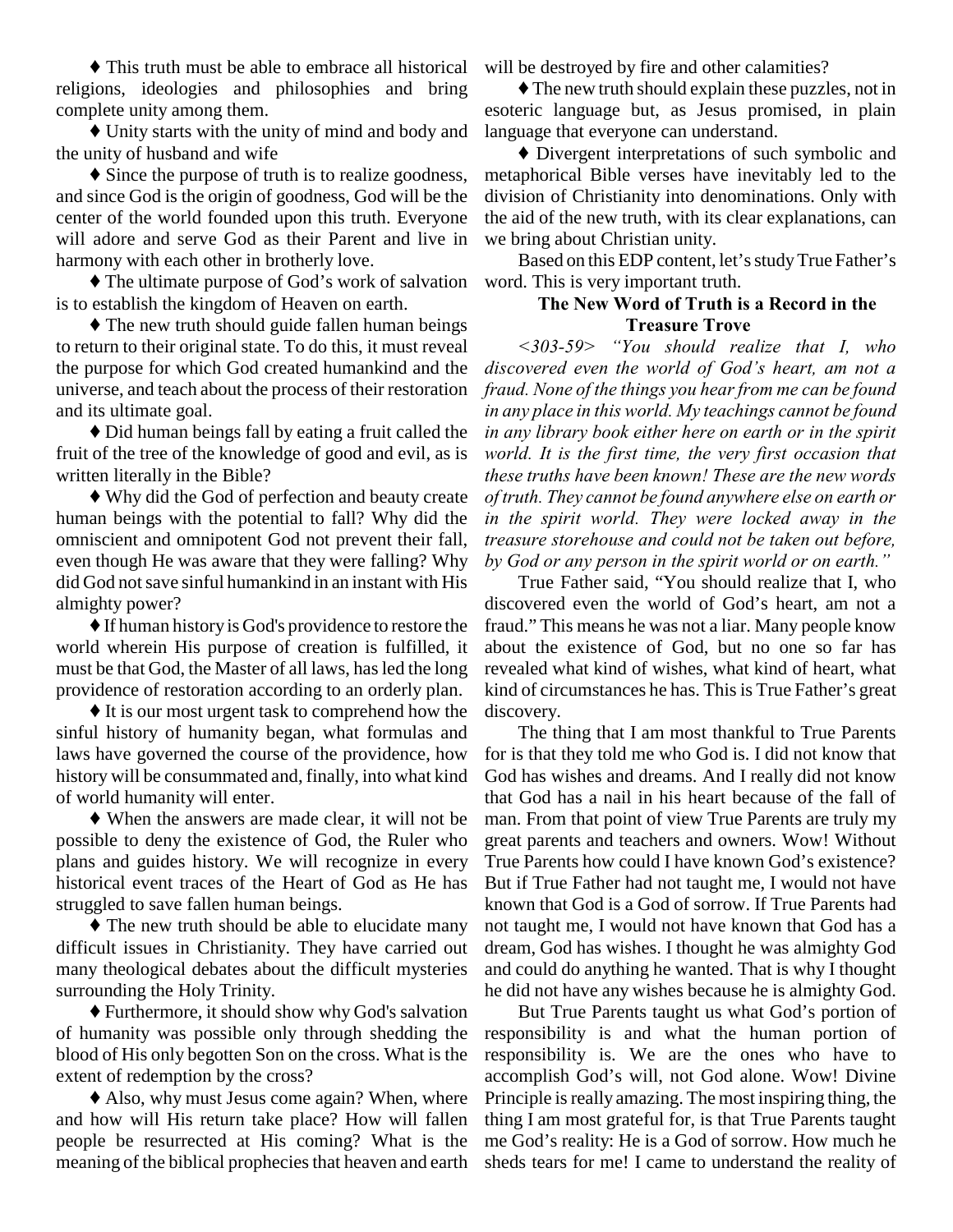God. It is incredible. No one told me. No books guided me in this way. That is why we have to be grateful to our True Parents eternally.

#### **Triple P Movement: Brag About Being the Heir of the Heavenly Blood Lineage**

*<137-256> The engrafting was done until 1985 in your own world. Therefore, if you think that it is shameful to believe in the Unification Church, it will become a sin. From now on, when you go to school or somewhere, if you behave disgracefully by not being able to say that you are a member of the Unification Church, you will become a sinner. Such a person is not a member of the Unification Church. Why is that? Children who stand in the position that Satan should not accuse need to rise above the realm of Satan's accusation. Nevertheless, if you hesitate and are afraid of Satan's world, it shows that you are in the realm of Satan's accusation and under Satan's control.* 

*<137-256> From now on, all members of the Unification Church need to brag about me and about being blessed families. Are you doing so? It should not be inside the Unification Church, but in Satan's world, from here to the end of the earth, in all directions, even in the three-dimensional world. Centering on what? A worldwide tribe will be formed centering on love. You need to brag about being the heir of the Heavenly blood lineage who has the authority of our true love group. You swine! Now finally you are beginning to say that you are a member of the Unification Church? Do you understand?* 

 I think True Parents are guiding us about a very important thing. Father always says we need to be proud of True Parents. When I was in Asia I particularly guided our second generation, our young people; we can speak of the "Triple P movement." The first P is for "Proud:" be proud of True Parents. The second P is for "Praise:" praise True Parents. And the third is for "Proclaim:" proclaim True Parents. This Triple P Movement is very important. How proud of True Parents are you? How much do you praise True Parents? How much do you proclaim True Parents wherever you go?

If you are a Unificationist, you need to be proud of yourself: "I am a Unificationist. I am a member of the Unification Church." If our movement does not clearly testify to True Parents, it will not be able to develop anymore. The conclusion of following up is to teach with a certainty that True Parents are the Lord of the Second Coming. True parents are the only begotten son and only begotten daughter. If this is not clearly taught, my witnessing candidates will forever be just ambassadors for peace or just guests. What is the conclusion to following up? We need to teach True parents identity very, very clearly. If this is unclear, "I am so afraid to teach them about True Parents and to proclaim the second coming," then I am telling you, your spirit is unclear. You hesitate to talk to people about the identity of True Parents. This is a problem. You don't have confidence.

When you introduce your parents, are you hesitant or ashamed to say that "He is my father; she is my mother; they are my parents"? When your parents look at their children in this situation, how ashamed they are! Therefore, we need to boldly and strongly (proclaim True Parents). We need to be proud of True Parents. We need to proclaim our True Parents, not just praise God, not just praise the Lord, not just praise Jesus. We need to be proud of True Parents and praise them and proclaim them and share the identity of True Parents. If you feel ashamed and hesitate to proclaim that God is our eternal parent, True Parents are my eternal savior, the movement will not develop further.

Of course, a foundation is needed to teach that True Parents are the messiah. We shouldn't declare it from the beginning. However, the conclusion must clearly teach the identity of True Parents. If we do not go beyond this stage, our movement will not develop further. Christianity developed despite persecution because it revealed that Jesus was the messiah, even at the place of death. Even when Christians were about to be killed, they proclaimed, "Jesus is my savior."

Where there is persecution, there is development all the time. Every religion developed through persecution because God is alive. But if we always are negotiating about something, hesitating about something and feeling ashamed to proclaim something, who will join such a movement? If you are not proud of yourself, if you are not proud of your True Parents, if you do not speak about True Parents, and if you do not declare your True Parents, who will follow this kind of movement? Why did you join the Unification Church, and why are you still there? It is because you knew that the Principle is the eternal truth and that the True Parents are the messiah and savior and the second coming. Of course, True Parents are not just the True Parents of the Unification Church. They are the True Parents of mankind. This has to be very clear.

Of course, we need to make a certain foundation. We can't proclaim it from the beginning. Because if we just proclaim it from the beginning, everyone will simply close their mind. That is why you need to (proceed) wisely step by step (and) in the end certainly declare who True Parents are. This is very important.

That is why when I was in Asia and someone hesitated to declare True Parents, I trained our second